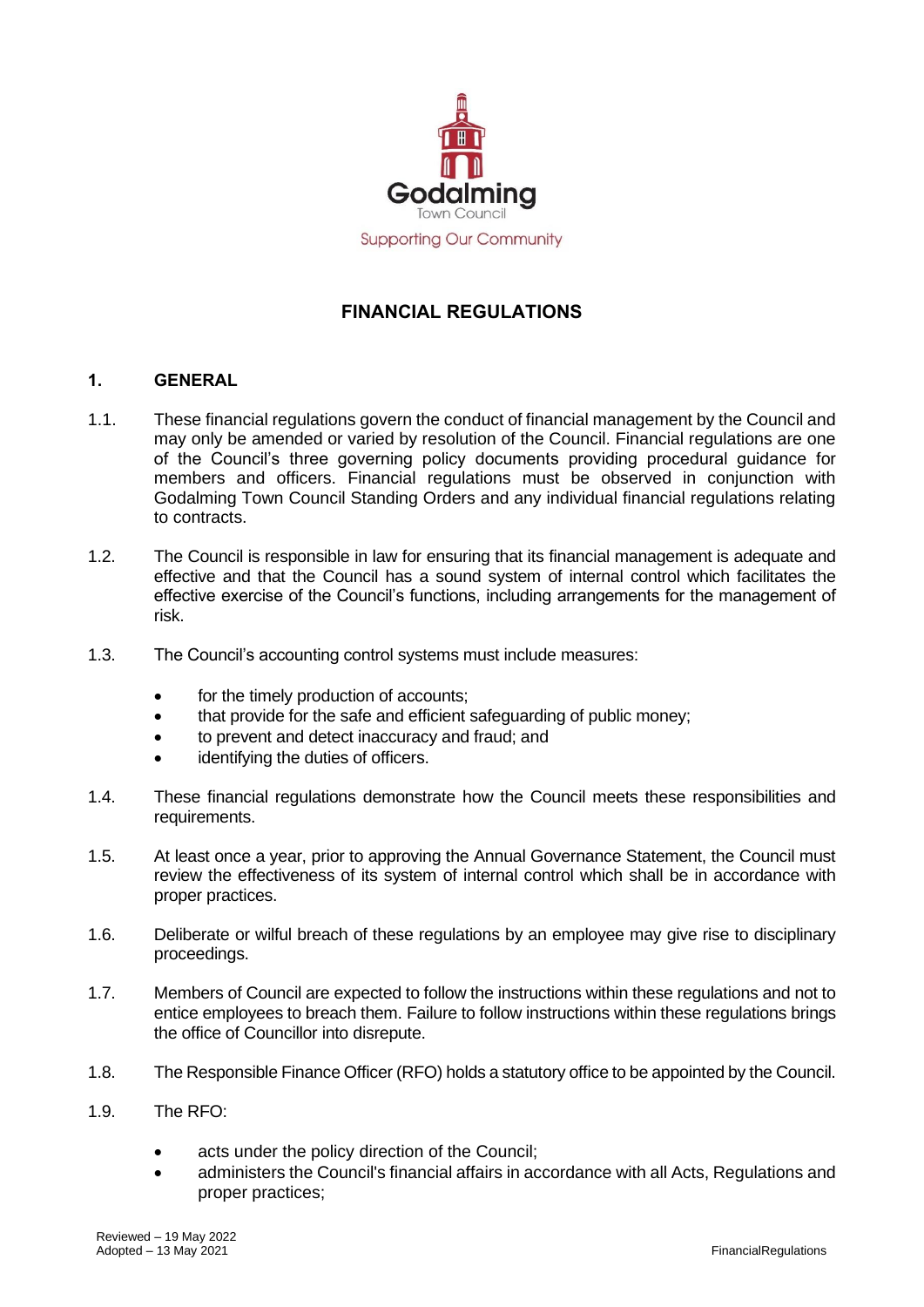- determines on behalf of the Council its accounting records and accounting control systems;
- ensures the accounting control systems are observed;
- maintains the accounting records of the Council up to date in accordance with proper practices;
- assists the Council to secure economy, efficiency and effectiveness in the use of its resources; and
- produces financial management information as required by the Council.
- 1.10. The accounting records determined by the RFO shall be sufficient to show and explain the Council's transactions and to enable the RFO to ensure that any income and expenditure account and statement of balances, or record of receipts and payments and additional information, as the case may be, or management information prepared for the Council from time to time comply with the Accounts and Audit Regulations<sup>1</sup>.
- 1.11. The accounting records determined by the RFO shall in particular contain:
	- entries from day to day of all sums of money received and expended by the Council and the matters to which the income and expenditure or receipts and payments account relate;
	- a record of the assets and liabilities of the Council; and
	- wherever relevant, a record of the Council's income and expenditure in relation to claims made, or to be made, for any contribution, grant or subsidy.
- 1.12. The accounting control systems determined by the RFO shall include:
	- procedures to ensure that the financial transactions of the Council are recorded as soon as reasonably practicable and as accurately and reasonably as possible;
	- procedures to enable the prevention and detection of inaccuracies and fraud and the ability to reconstruct any lost records;
	- identification of the duties of officers dealing with financial transactions and division of responsibilities of those officers in relation to significant transactions;
	- procedures to ensure that uncollectable amounts, including any bad debts are not submitted to the Council for approval to be written off except with the approval of the RFO and that the approvals are shown in the accounting records; and
	- measures to ensure that risk is properly managed.
- 1.13. The Council is not empowered by these regulations or otherwise to delegate certain specified decisions. In particular any decision regarding:
	- setting the final budget or the precept (council tax requirement);
	- approving accounting statements;
	- approving an annual governance statement;
	- borrowing;
	- writing off bad debts;
	- declaring eligibility for the General Power of Competence; and
	- addressing recommendations in any report from the internal or external auditors, shall be a matter for the Full Council only.

<sup>1</sup> Accounts and Audit (England) Regulations 2011/817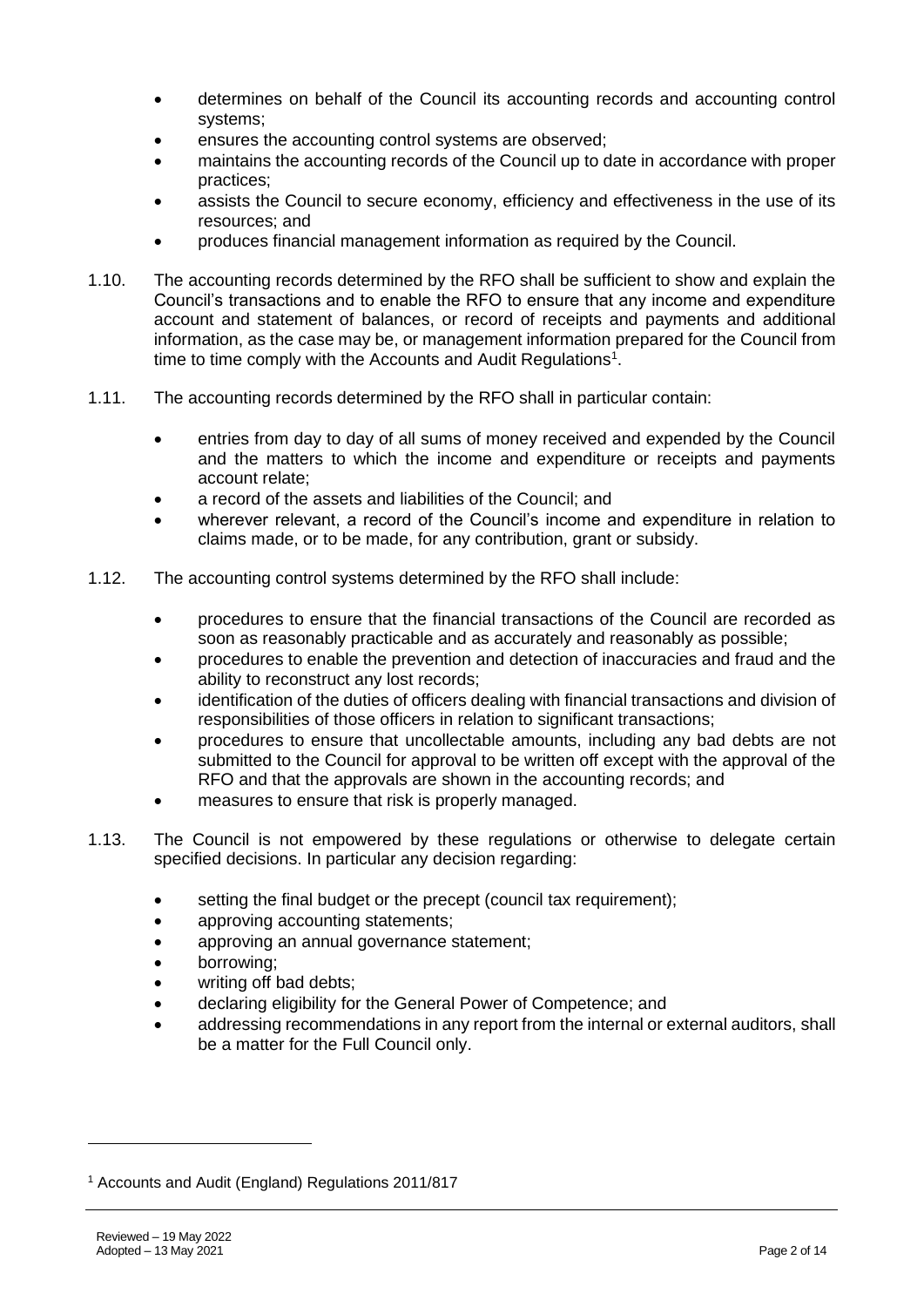- 1.14. In addition the Council must:
	- determine and keep under regular review the bank mandate for all Council bank accounts;
	- approve any grant or a single commitment in excess of £50,000; and
	- in respect of the annual salary for any employee have regard to recommendations about annual salaries of employees made by the relevant committee in accordance with its terms of reference.
- 1.15. In these financial regulations, references to the Accounts and Audit Regulations or 'the regulations' shall mean the regulations issued under the provisions of section 27 of the Audit Commission Act 1998, or any superseding legislation, and then in force unless otherwise specified.

In these financial regulations the term 'proper practice' or 'proper practices' shall refer to guidance issued in *Governance and Accountability for Local Councils - a Practitioners' Guide (England)* issued by the Joint Practitioners Advisory Group (JPAG), available from the websites of NALC and the Society for Local Council Clerks (SLCC).

## **2. ACCOUNTING AND AUDIT (INTERNAL AND EXTERNAL)**

- 2.1. All accounting procedures and financial records of the Council shall be determined by the RFO in accordance with the Accounts and Audit Regulations, appropriate guidance and proper practices.
- 2.2. On a regular basis, at least once in each quarter, and at each financial year end, a member other than a cheque signatory shall be appointed to verify bank reconciliations (for all accounts) produced by the RFO. The member shall sign the reconciliations and the original bank statements (or similar document) as evidence of verification. This activity shall on conclusion be reported, including exceptions, to and noted by the Audit Committee.
- 2.3. The RFO shall complete the annual statement of accounts, annual report, and any related documents of the Council contained in the Annual Return (as specified in proper practices) as soon as practicable after the end of the financial year and having certified the accounts shall submit them and report thereon to the Council within the timescales set by the Accounts and Audit Regulations.
- 2.4. The Council shall ensure that there is an adequate and effective system of internal audit of its accounting records, and of its system of internal control in accordance with proper practices. Any officer or member of the Council shall make available such documents and records as appear to the Council to be necessary for the purpose of the audit and shall, as directed by the Council, supply the RFO, internal auditor, or external auditor with such information and explanation as the Council considers necessary for that purpose.
- 2.5. The internal auditor shall be appointed annually by the Council and shall carry out the work in relation to internal controls required by the Council in accordance with proper practices.

The internal auditor shall:

- be competent and independent of the financial operations of the Council;
- report to Council in writing, or in person, on a regular basis with a minimum of one annual written report during each financial year;
- to demonstrate competence, objectivity and independence, be free from any actual or perceived conflicts of interest, including those arising from family relationships; and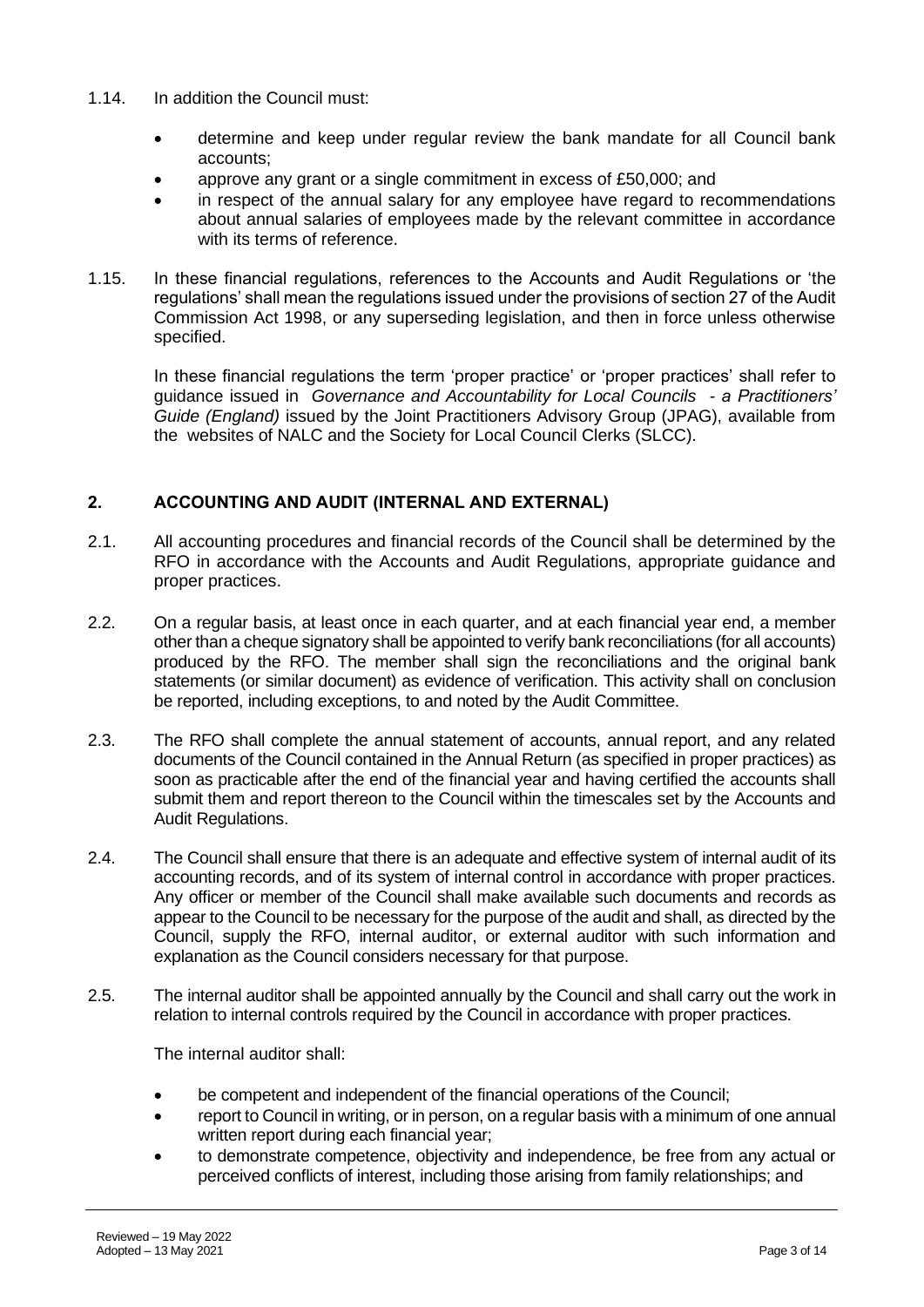- have no involvement in the financial decision making, management or control of the Council.
- 2.6. Internal or external auditors may not under any circumstances:
	- perform any operational duties for the Council;
	- initiate or approve accounting transactions; or
	- direct the activities of any Council employee, except to the extent that such employees have been appropriately assigned to assist the internal auditor.
- 2.7. For the avoidance of doubt, in relation to internal audit the terms 'independent' and 'independence' shall have the same meaning as is described in proper practices.
- 2.8. The RFO shall make arrangements for the exercise of electors' rights in relation to the accounts including the opportunity to inspect the accounts, books, and vouchers and display or publish any notices and statements of account required by Audit Commission Act 1998, or any superseding legislation, and the Accounts and Audit Regulations.
- 2.9. The RFO shall, without undue delay, bring to the attention of all councillors any correspondence or report from internal or external auditors.

## **3. ANNUAL ESTIMATES (BUDGET) AND FORWARD PLANNING**

- 3.1. The RFO must each year, by no later than the end of December, prepare detailed estimates of all receipts and payments including the use of reserves and all sources of funding for the following financial year in the form of a budget to be considered by the Policy & Management Committee and the Council no later than the end of January of the following year.
- 3.2. The Council shall consider annual budget proposals in relation to the Council's three year forecast of revenue and capital receipts and payments including recommendations for the use of reserves and sources of funding and update the forecast accordingly.
- 3.3. The Council shall fix the precept (council tax requirement), and relevant basic amount of council tax to be levied for the ensuing financial year not later than by the end of January each year. The RFO shall issue the precept to the billing authority and shall supply each member with a copy of the approved annual budget.
- 3.4. The approved annual budget shall form the basis of financial control for the ensuing year.

# **4. BUDGETARY CONTROL AND AUTHORITY TO SPEND**

- 4.1 Expenditure on revenue items may be authorised up to the amounts included for that class of expenditure in the approved budget.
- 4.2 No expenditure may be authorised that will exceed the amount provided in the revenue budget for that class of expenditure, or that is not contained within the revenue budget or within the Clerks delegated authority of £4,500, other than by resolution of the Council, or duly delegated committee. During the budget year and with the approval of Council having considered fully the implications for public services, unspent and available amounts may be moved to other budget headings or to an earmarked reserve as appropriate (virement).

Any time the Clerk exercises a delegated financial authority, the Clerk will agree expenditure with the Chair or Vice Chair of the appropriate Committee and shall report the action taken and costs incurred to the same Committee as soon as practicable thereafter.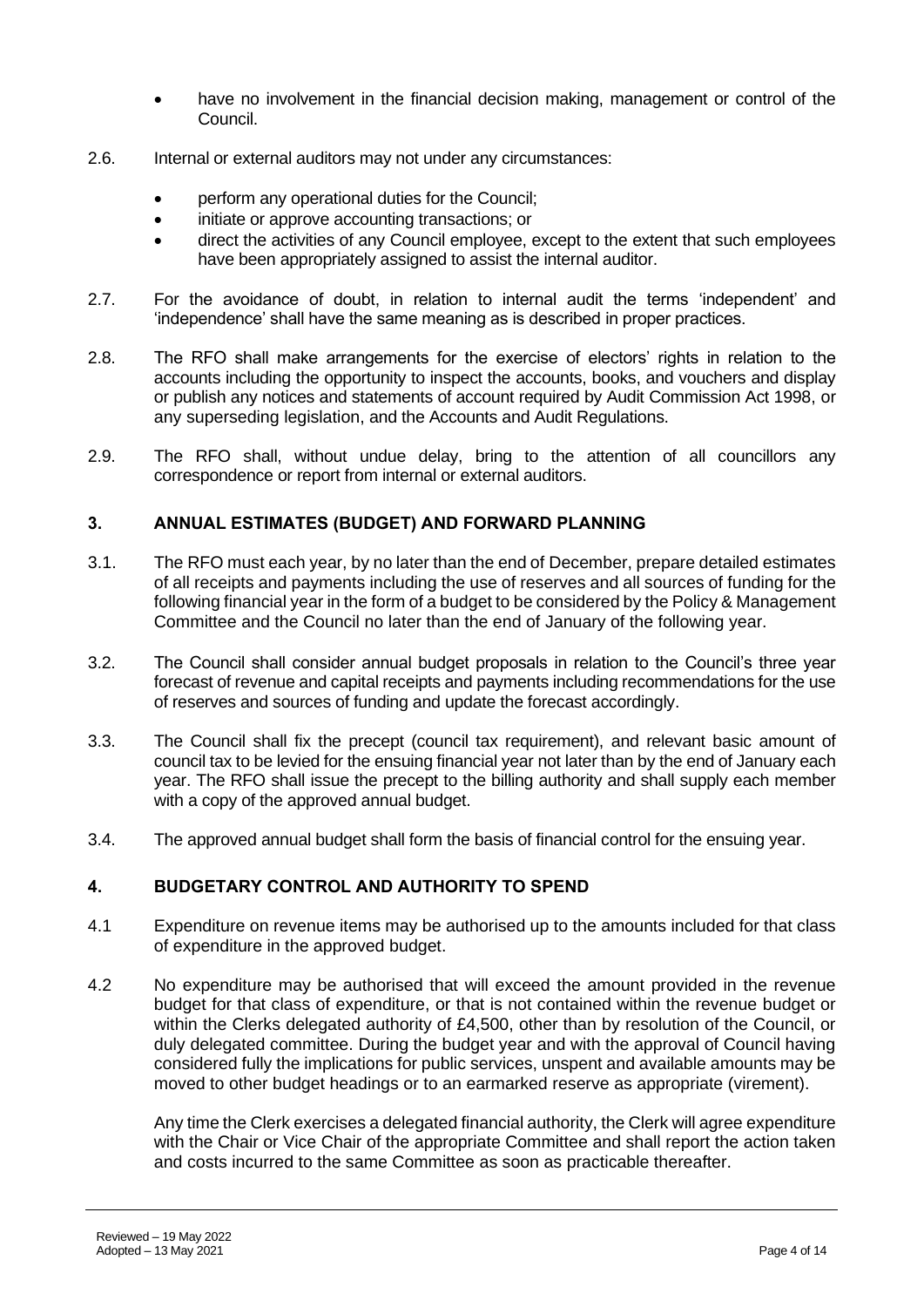- 4.3 Unspent provisions in the revenue or capital budgets for completed projects shall not be carried forward to a subsequent year.
- 4.4 The salary budgets are to be reviewed at least annually as part of the budget preparation process for the following financial year and such review shall be evidenced by a hard copy schedule signed by the Clerk and the Chair of Council or relevant committee. The RFO will inform committees of any changes impacting on their budget requirement for the coming year in good time.
- 4.5 The Clerk may incur expenditure on behalf of the Council which is necessary to carry out any repair, replacement, health and safety or other work which is of such extreme urgency that it must be done at once, whether or not there is any budget provision for the expenditure, subject to a limit of £4,500. Before doing so, the Clerk will agree expenditure with the Chair or Vice Chair of the appropriate Committee and shall report the action taken and costs incurred to the same Committee as soon as practicable thereafter.
- 4.6 No expenditure shall be authorised in relation to any capital project and no contract entered into or tender accepted involving capital expenditure unless the Council is satisfied that the necessary funds are available and the requisite borrowing approval has been obtained.
- 4.7 All capital works shall be administered in accordance with the Council's standing orders and financial regulations relating to contracts.
- 4.8 The RFO shall regularly provide the Council with a statement of receipts and payments to date under each head of the budgets, comparing actual and projected annual expenditure against that planned as shown in the budget. These statements are to be prepared at least at the end of each financial quarter and shall show explanations of material variances. For this purpose "material" shall be in excess of 15% of the budget or 2% of the precept.
- 4.9 Changes in earmarked reserves shall be approved by Council as part of the budgetary control process.

#### **5. BANKING ARRANGEMENTS AND AUTHORISATION OF PAYMENTS**

- 5.1. The Council's banking arrangements, including the bank mandate, shall be made by the RFO and approved by the Council; banking arrangements may not be delegated to a committee. They shall be regularly reviewed for security and efficiency.
- 5.2. The RFO shall prepare a schedule of payments requiring authorisation and, together with the relevant invoices, present the schedule to the Policy & Management Committee. The Committee shall review the schedule for compliance and, having satisfied itself, shall confirm by a resolution of the Committee that the payments made were appropriate. The approved schedule shall be signed by the Chair of the Meeting. A detailed list of all payments shall be disclosed within or as an attachment to the minutes of the meeting at which payment was authorised. Personal payments (including salaries, wages, expenses and any payment made in relation to the termination of a contract of employment) may be summarised to remove public access to any personal information.
- 5.3. All invoices for payment shall be verified and certified by the officer procuring the good/services to confirm that the work, goods or services to which each invoice relates has been received or carried out. All invoices for payment shall be checked by the officer arranging payment to confirm that the invoice represents expenditure previously approved by the Council and has not previously been paid.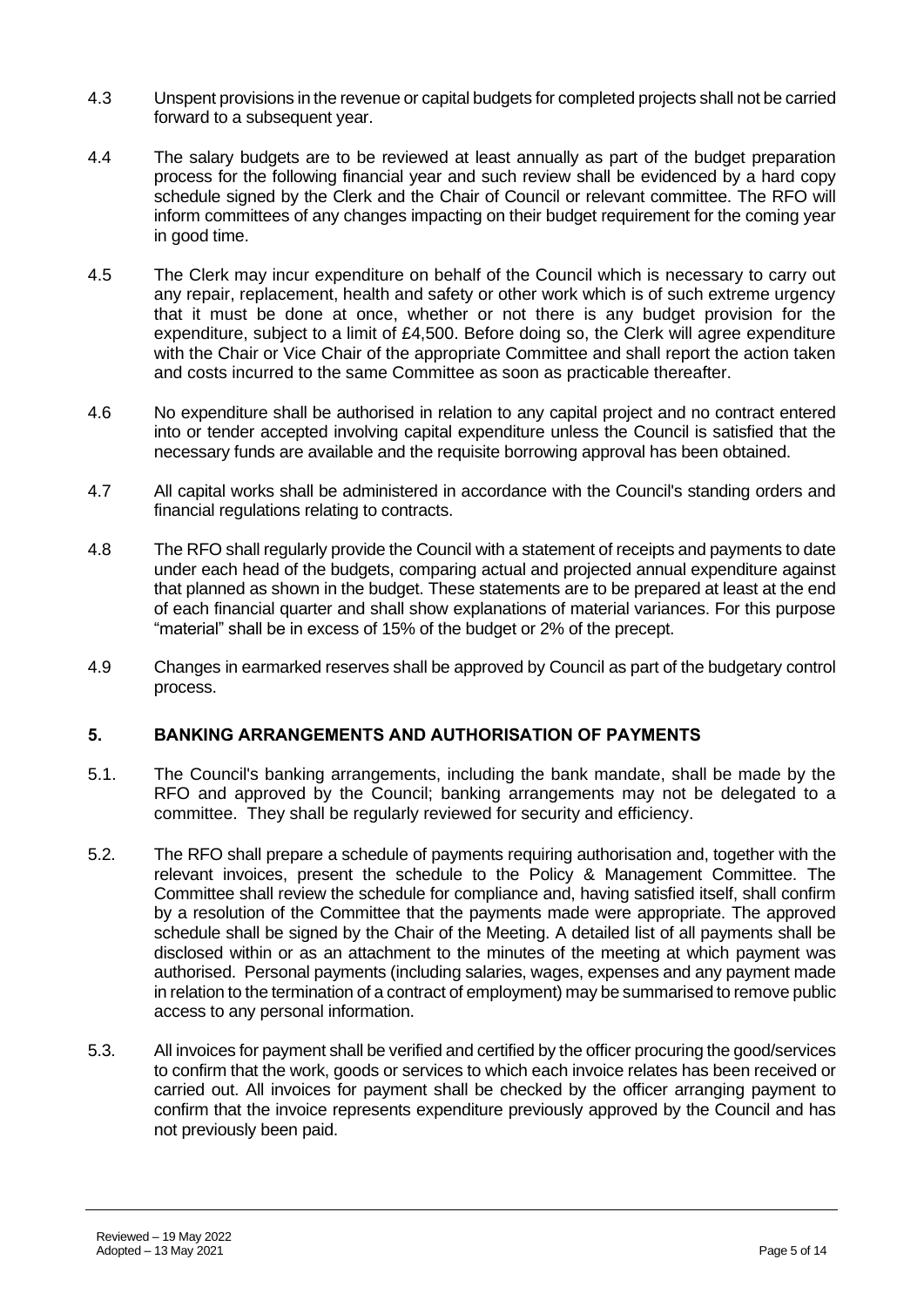- 5.4. The RFO shall ensure that all invoices are examined for arithmetical accuracy and analyse them to the appropriate expenditure heading. The RFO shall take all steps to pay all properly verified and certified invoices submitted.
- 5.5. The Clerk and RFO shall have delegated authority to authorise Fund transfers within the Council's banking arrangements up to the sum of £250,000, provided that a list of such payments shall be submitted to the next appropriate meeting of the Policy & Management Committee.
- 5.6. In respect of grants a duly authorised committee shall approve expenditure within any limits set by Council and in accordance with any policy statement approved by Council. Any Revenue or Capital Grant in excess of £5,000 shall before payment, be subject to ratification by resolution of the Council.
- 5.7. Members are subject to the Code of Conduct that has been adopted by the Council and shall comply with the Code and Standing Orders when a decision to authorise or instruct payment is made in respect of a matter in which they have a disclosable pecuniary or other interest, unless a dispensation has been granted.
- 5.8. The Council will aim to rotate the duties of members in these Regulations so that onerous duties are shared out as evenly as possible over time.
- 5.9. Any changes in the recorded details of suppliers, such as bank account records, shall be approved in writing by the RFO.

## **6. INSTRUCTIONS FOR THE MAKING OF PAYMENTS**

- 6.1. The Council will make safe and efficient arrangements for the making of its payments.
- 6.2. The Clerk/RFO shall give instruction that each payment authorised in accordance with Regulation 5 above shall be made.
- 6.3. All payments shall be effected by cheque or other instructions to the Council's bankers, or otherwise, in accordance with a resolution of Council.
- 6.4. Cheques or orders for payment drawn on the bank account in accordance with the schedule as presented to Council or committee shall be signed by two members of Council. A member who is a bank signatory, having connection by virtue of family or business relationships with the beneficiary of a payment, should not, under normal circumstances, be a signatory to the payment in question.
- 6.5. To indicate agreement of the details shown on the cheque or order for payment with the counterfoil and the invoice or similar documentation, the signatories shall each also initial the cheque counterfoil or payment schedule and the invoice or other voucher.
- 6.6. If thought appropriate by the Council, payment for utility supplies (energy, telephone and water), National Non-Domestic Rates or any other regularly occurring supply may be made by variable direct debit provided that the instructions are signed by two members and any payments are reported to the Policy & Management Committee as made. The approval of the use of a variable direct debit shall be renewed by resolution of the Policy & Management Committee at least every two years.
- 6.7. If thought appropriate by the Council, payment for certain items (principally salaries) may be made by banker's standing order provided that the instructions are signed (or otherwise evidenced) by two members, are retained and any payments are reported to the Policy &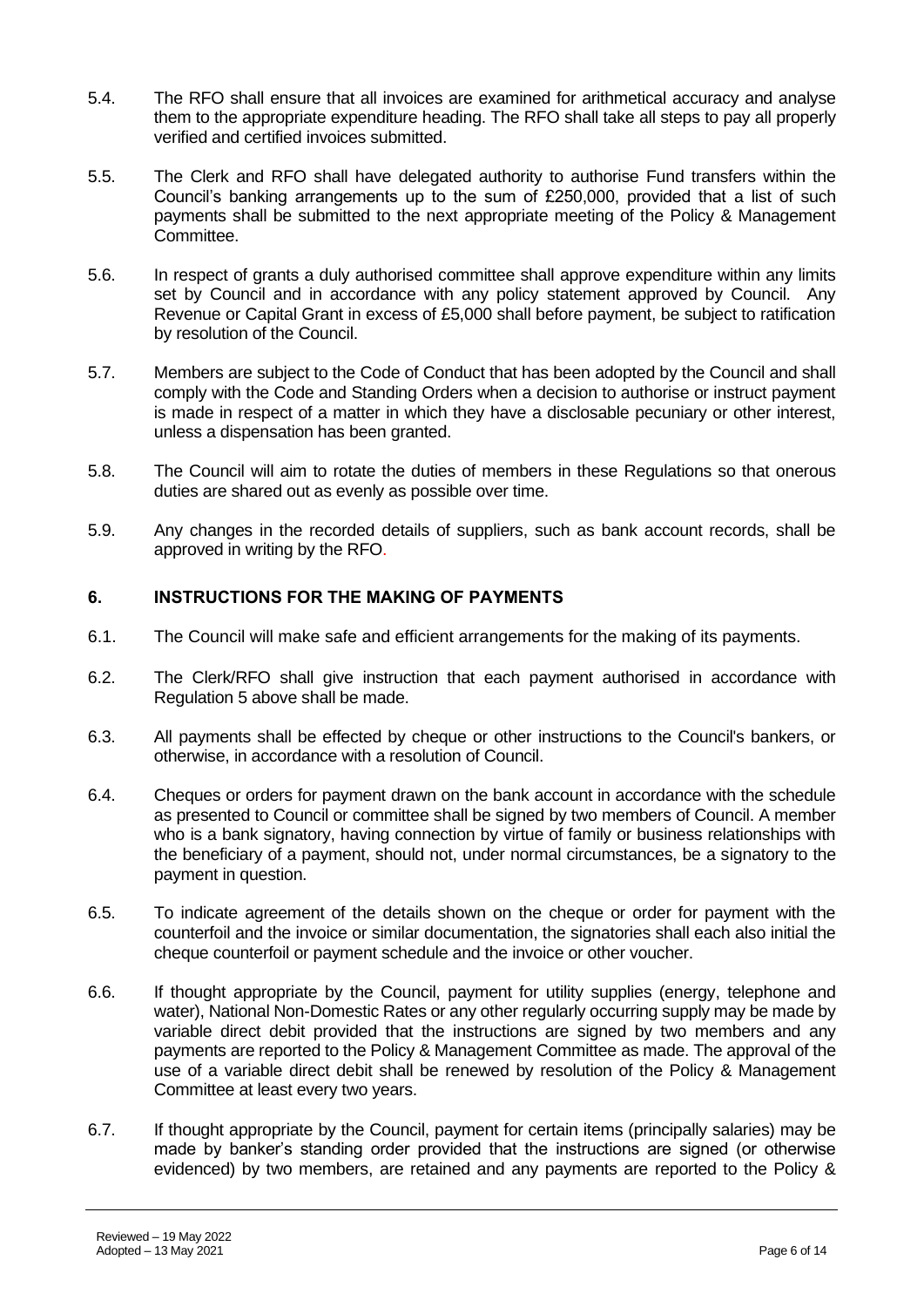Management Committee as made. The approval of the use of a banker's standing order shall be renewed by resolution of the Policy & Management Committee at least every two years.

- 6.8. If thought appropriate by the Council, payment for certain items may be made by BACS or CHAPS methods provided that the instructions for each payment are signed (or otherwise evidenced) by two authorised bank signatories, are retained and any payments are reported to Policy & Management Committee as made. The approval of the use of BACS or CHAPS shall be renewed by resolution of the Policy & Management Committee at least every two years.
- 6.9. If thought appropriate by the Council payment for certain items may be made by internet banking transfer provided evidence is retained showing which members approved the payment.
- 6.10. Where a computer requires use of a personal identification number (PIN) or other password(s), for access to the Council's records on that computer, a note shall be made of the PIN and Passwords and shall be kept securely in the Council's strongroom in a sealed dated & timed envelope signed by two Councillors across the seal. This envelope may not be opened other than in the presence of two Councillors. After the envelope has been opened, in any circumstances, the PIN and/or passwords shall be changed as soon as practicable. The fact that the sealed envelope has been opened, in whatever circumstances, shall be reported to all members immediately and formally to the next available meeting of the Council or the Policy & Management Committee. This will not be required for a member's personal computer used only for remote authorisation of bank payments.
- 6.11. No employee or Councillor shall disclose any PIN or password, relevant to the working of the Council or its bank accounts, to any person not authorised in writing by the Council or the Policy & Management Committee.
- 6.12. Regular back-up copies of the records on any computer shall be made and shall be stored securely away from the computer in question, and at a different location from the original data.
- 6.13. The Council, and any members using computers for the Council's financial business, shall ensure that anti-virus, anti-spyware and firewall, software with automatic updates, together with a high level of security, is used.
- 6.14. Where internet banking arrangements are made with any bank, the RFO shall be appointed as the Service Administrator. The bank mandate approved by the Council shall identify a number of Councillors who will be authorised to approve transactions on those accounts. The bank mandate will state clearly the amounts of payments that can be instructed by the use of the Service Administrator alone, or by the Administrator with stated number of approvals.
- 6.15. Access to any internet banking accounts will be directly to the access page (which may be saved under "favourites"), and not through a search engine or e-mail link. Remembered or saved passwords facilities must not be used on any computer used for Council banking work. Breach of this Regulation will be treated as a very serious matter under these regulations.
- 6.16. Changes to account details for suppliers, which are used for internet banking, may only be changed on written hard copy notification by the supplier, verified by a telephone call, and supported by hard copy authority for change signed by the RFO or in their absence the Clerk. A programme of regular checks of standing data with suppliers will be followed.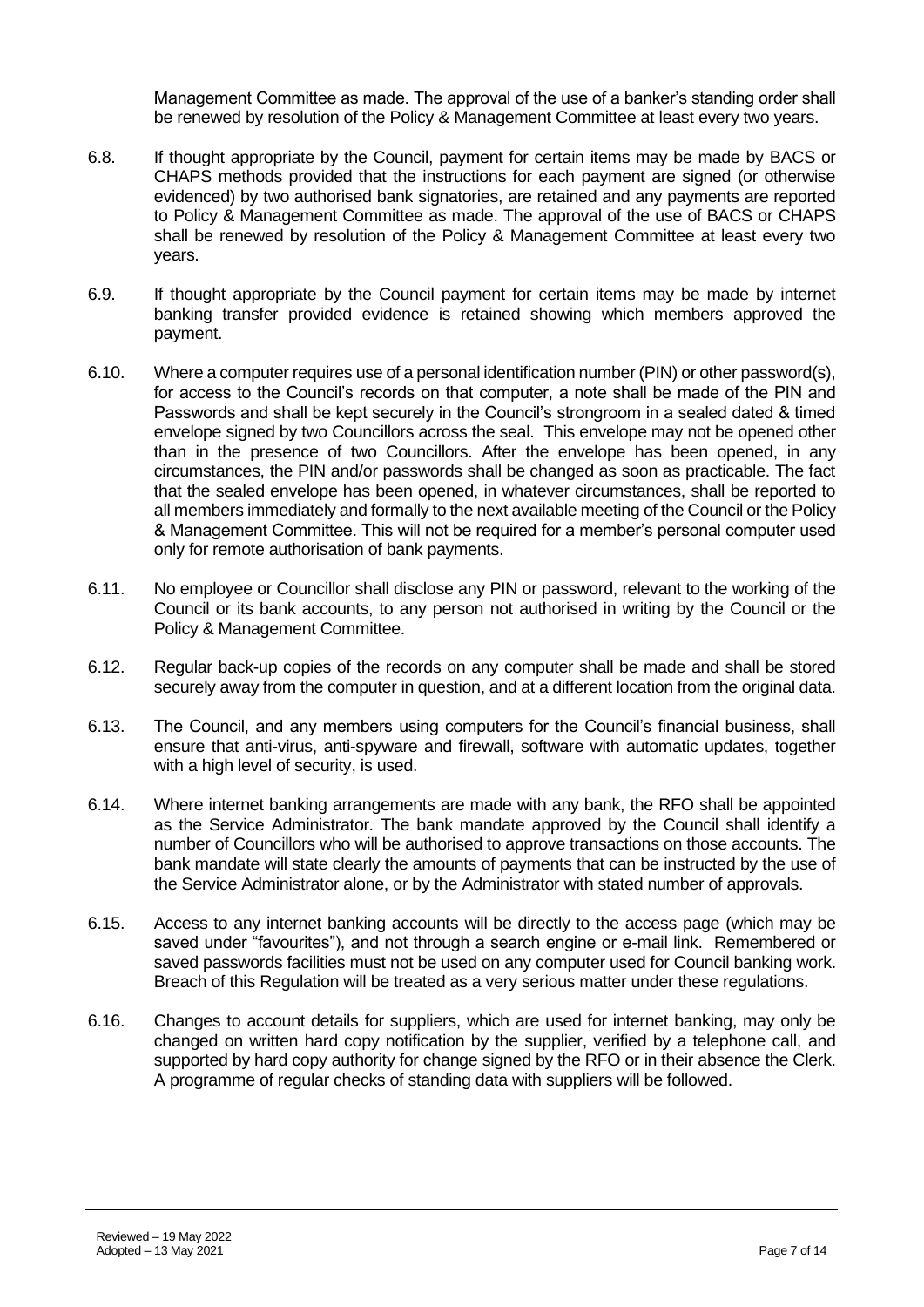- 6.17. The RFO may provide imprests to officers for the purpose of defraying operational and other expenses. Vouchers for payments made shall be forwarded to the RFO with a claim for reimbursement.
	- a) The RFO shall advance imprests up to a maximum of £500 for the purpose of defraying operational and other expenses to officers named by the Policy & Management Committee.
	- b) The RFO shall maintain a petty cash float of a maximum of £250 for the purpose of defraying operational and other expenses. Vouchers for payments made from petty cash shall be kept to substantiate the payment.
	- c) Income received must not be paid into the petty cash float but must be separately banked, as provided elsewhere in these regulations.
	- d) Payments to maintain the petty cash float shall be shown separately on the schedule of payments presented to Council under 5.2 above.
- 6.18. Any corporate credit card, corporate credit account or trade account opened by the Council will be used only with the Clerk, RFO or Facilities Supervisor's authorisation. Wherever possible, delivery notes (or similar) must be obtained to enable reconciliation to invoices.
- 6.19. The Council will pay all authorised invoices in a timely manner.

## **7. PAYMENT OF SALARIES**

- 7.1. As an employer, the Council shall make arrangements to meet fully the statutory requirements placed on all employers by PAYE and National Insurance legislation. The payment of all salaries shall be made in accordance with payroll records and the rules of PAYE and National Insurance currently operating, and salary rates shall be as agreed by Council, or duly delegated committee.
- 7.2. Payment of salaries and payment of deductions from salary such as may be required to be made for tax, national insurance and pension contributions, or similar statutory or discretionary deductions must be made in accordance with the payroll records and on the appropriate dates stipulated in employment contracts, provided that each payment is reported to the next available Council meeting, as set out in these regulations above.
- 7.3. No changes shall be made to any employee's pay, emoluments, or terms and conditions of employment without the prior consent of the Policy & Management Committee (or Council if the matter affects the Clerk alone).
- 7.4. Each and every payment to employees of net salary and to the appropriate creditor of the statutory and discretionary deductions shall be recorded in a separate confidential record (confidential cash book). This confidential record is not open to inspection or review (under the Freedom of Information Act 2000 or otherwise) other than:
	- a) by any Councillor who can demonstrate a need to know;
	- b) by the internal auditor;
	- c) by the external auditor; or
	- d) by any person authorised under Audit Commission Act 1998, or any superseding legislation.
- 7.5. The total of such payments in each calendar month shall be reported with all other payments as made as may be required under these Financial Regulations, to ensure that only payments due for the period have actually been paid.
- 7.6. An effective system of personal performance management should be maintained for all staff.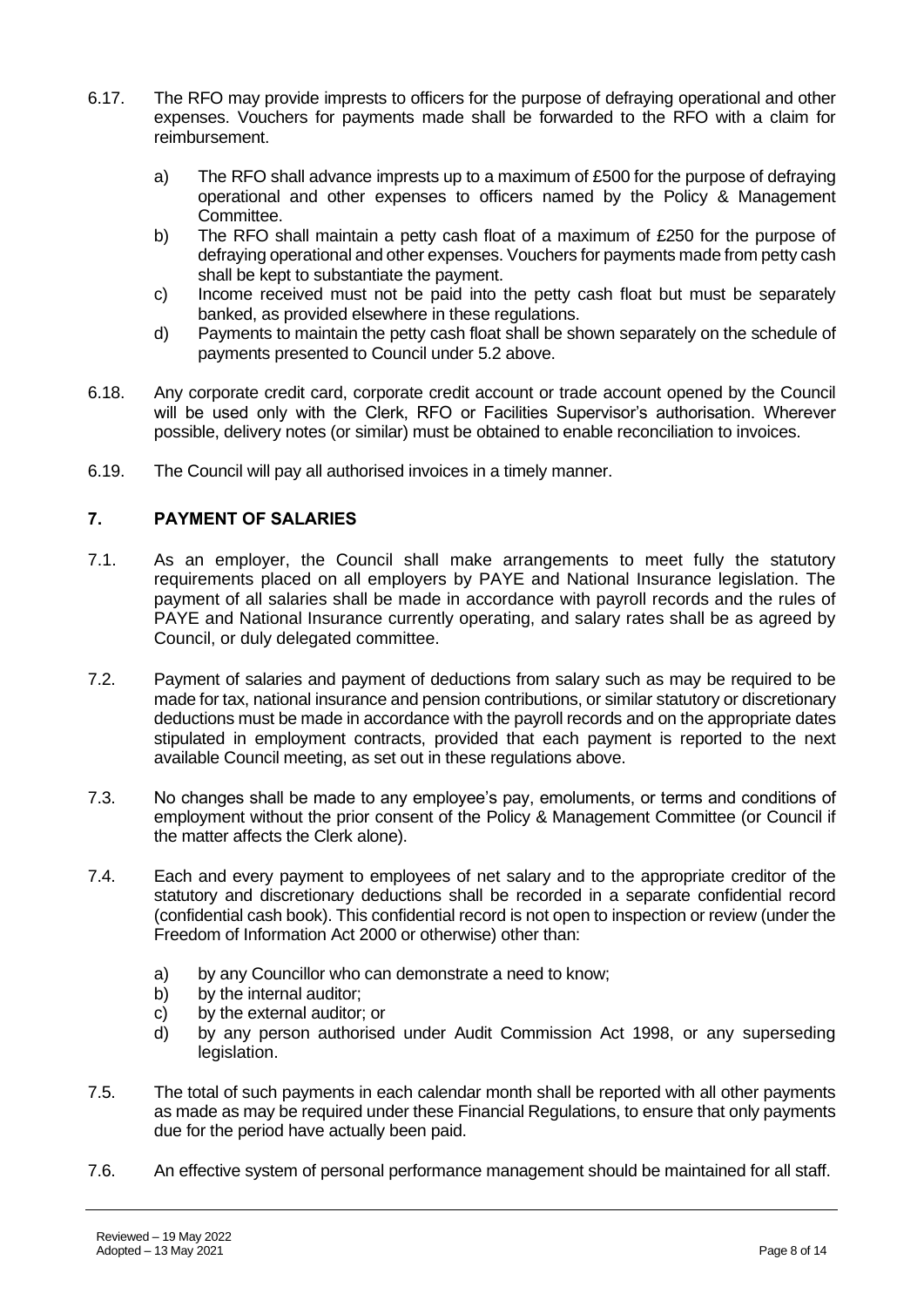- 7.7. Any termination payments shall be supported by a clear business case and reported to the Council. Termination payments shall only be authorised by Council.
- 7.8. Before employing interim staff the Policy & Management Committee must consider a full business case.

## **8. LOANS AND INVESTMENTS**

- 8.1. All borrowings shall be effected in the name of the Council, after obtaining any necessary borrowing approval. Any application for borrowing approval shall be approved by Council as to terms and purpose. The application for borrowing approval, and subsequent arrangements for the loan shall only be approved by full Council.
- 8.2. Any financial arrangement which does not require formal borrowing approval from the Secretary of State (such as Hire Purchase or Leasing of tangible assets) shall be subject to approval by the Full Council. In each case a report in writing shall be provided to Council in respect of value for money for the proposed transaction.
- 8.3. All loans and investments shall be negotiated in the name of the Council and shall be for a set period in accordance with Council policy.
- 8.4. The Council shall consider the need for an Investment Strategy and Policy which, if drawn up, shall be in accordance with relevant regulations, proper practices and guidance. Any Strategy and Policy shall be reviewed by the Council at least annually.
- 8.5. All investments of money under the control of the Council shall be in the name of the Council.
- 8.6. All investment certificates and other documents relating thereto shall be retained in the custody of the RFO.
- 8.7. Payments in respect of short term or long term investments, including transfers between bank accounts held in the same bank, or branch, shall be made in accordance with Regulation 5 (Authorisation of payments) and Regulation 6 (Instructions for payments).

#### **9. INCOME**

- 9.1. The collection of all sums due to the Council shall be the responsibility of and under the supervision of the RFO.
- 9.2. Particulars of all charges to be made for work done, services rendered or goods supplied shall be agreed annually by the Council, notified to the RFO and the RFO shall be responsible for the collection of all accounts due to the Council.
- 9.3. The Council will review all fees and charges at least annually, following a report of the Clerk.
- 9.4. Any sums found to be irrecoverable and any bad debts shall be reported to the Council and shall be written off in the year.
- 9.5. All sums received on behalf of the Council shall be banked intact as directed by the RFO. In all cases, all receipts shall be deposited with the Council's bankers with such frequency as the RFO considers necessary.
- 9.6. The origin of each receipt shall be entered on the paying-in slip.
- 9.7. Personal cheques shall not be cashed out of money held on behalf of the Council.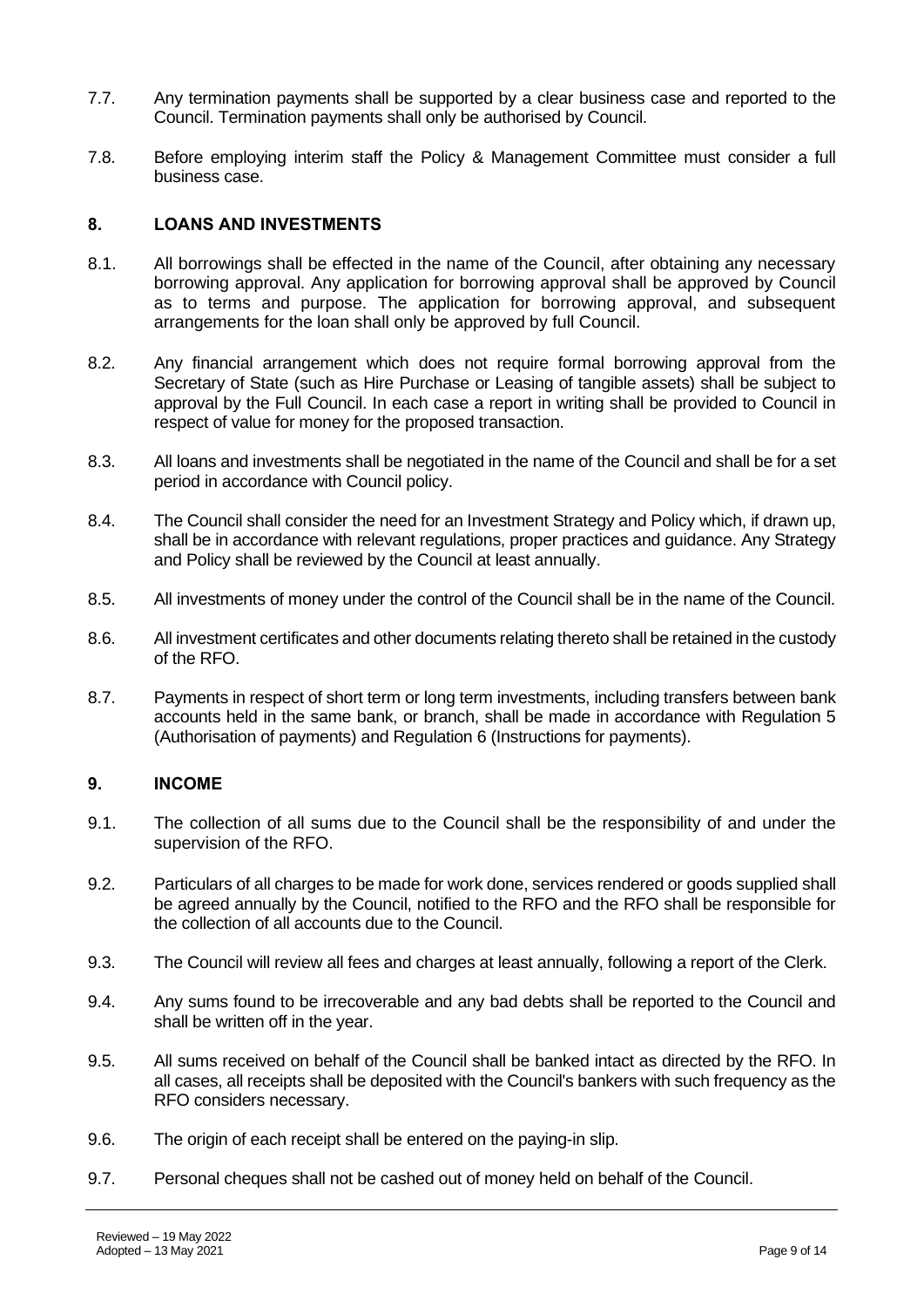- 9.8. The RFO shall promptly complete any VAT Return that is required. Any repayment claim due in accordance with VAT Act 1994 section 33 shall be made at least annually coinciding with the financial year end.
- 9.9. Where any significant sums of cash are regularly received by the Council, the RFO shall take such steps as are agreed by the Council to ensure that more than one person is present when the cash is counted in the first instance, that there is a reconciliation to some form of control such as ticket issues, and that appropriate care is taken in the security and safety of individuals banking such cash.

## **10. ORDERS FOR WORK, GOODS AND SERVICES**

- 10.1. An official order or letter may be issued for work, goods and services unless a formal contract is to be prepared or an official order would be inappropriate. Copies of orders shall be retained.
- 10.2. Order books shall be controlled by the RFO.
- 10.3. All members and officers are responsible for obtaining value for money at all times. An officer issuing an official order shall ensure as far as reasonable and practicable that the best available terms are obtained in respect of each transaction, usually by obtaining three or more quotations or estimates from appropriate suppliers, subject to any *de minimis* provisions in Regulation 11.1 below.
- 10.4. A member may not issue an official order or make any contract on behalf of the Council.
- 10.5. The RFO shall verify the lawful nature of any proposed purchase before the issue of any order and is satisfied best available terms have been achieved.

## **11. CONTRACTS**

- 11.1. Procedures as to contracts are laid down as follows:
- 11.2. **A public contract regulated by the Public Contracts Regulations 2015 with an estimated value in excess of £25,000 but less than the relevant thresholds is subject to the "light touch" arrangements under Regulations 109-114 of the Public Contracts Regulations 2015 unless it proposes to use an existing list of approved suppliers (framework agreement).**
- 11.3. Subject to additional requirements in the financial regulations of the Council, the tender process for contracts for the supply of goods, materials, services, or the execution of works shall include, as a minimum, the following steps:
	- i. a specification for the goods, materials, services or the execution of works shall be drawn up. The Clerk shall obtain the necessary technical assistance to prepare a specification in appropriate cases.;
	- ii. an invitation to tender shall be drawn up to confirm (i) the Council's specification (ii) the time, date and address for the submission of tenders (iii) the date of the Council's written response to the tender and (iv) the prohibition on prospective contractors contacting councillors or staff to encourage or support their tender outside the prescribed process;
	- iii. the invitation to tender shall be advertised in a local newspaper and in any other manner that is appropriate;
	- iv. tenders are to be submitted in writing in a sealed marked envelope addressed to the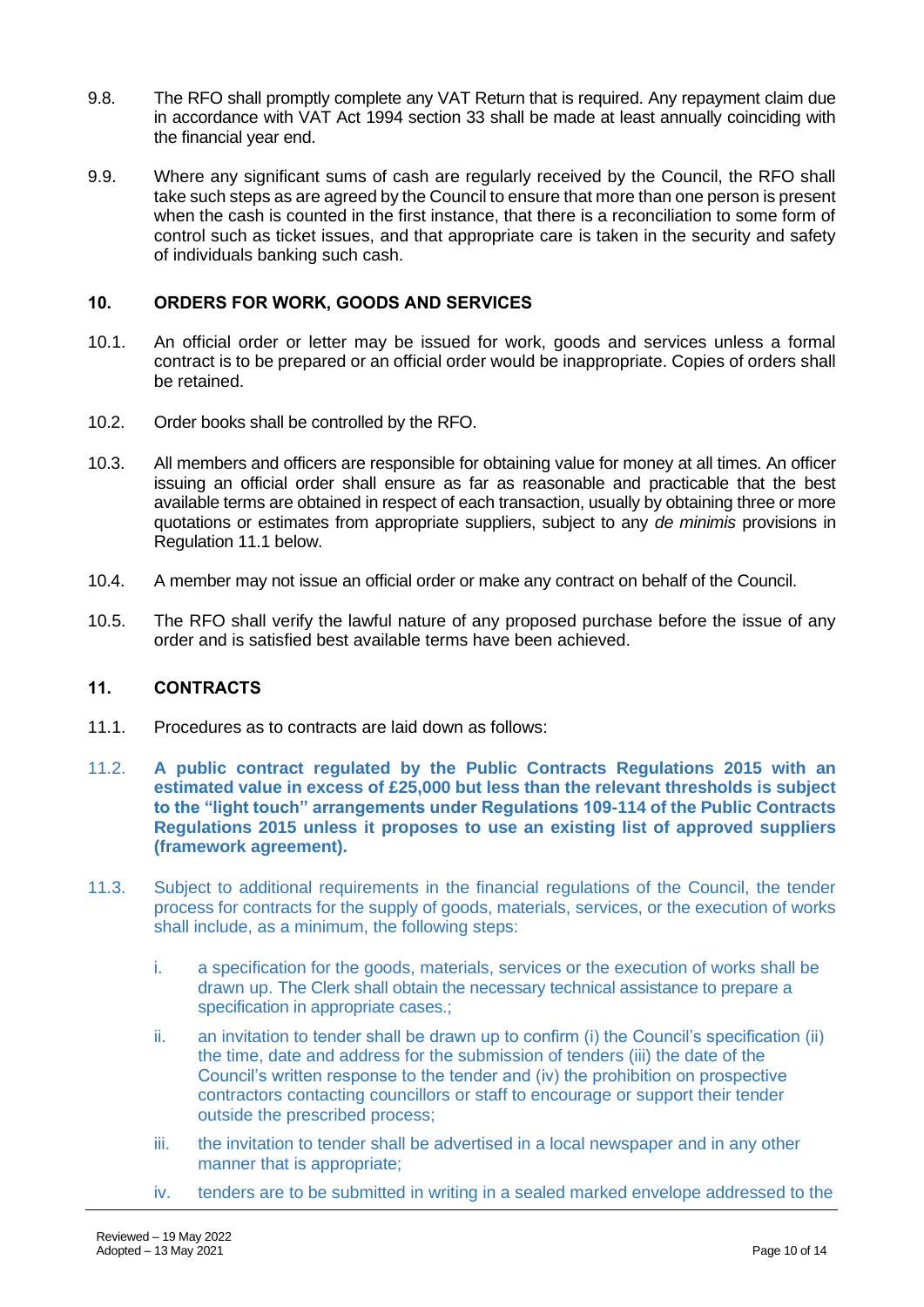Proper Officer;

- v. tenders shall be opened by the Proper Officer in the presence of at least one councillor after the deadline for submission of tenders has passed;
- vi. tenders are to be reported to and considered by the appropriate meeting of the Council or a committee or sub-committee with delegated responsibility.
- 11.4 Neither the Council, nor a committee or a sub-committee with delegated responsibility for considering tenders, is bound to accept the lowest value tender.
- 11.5 **Where the value of a contract is likely to exceed the threshold specified by the Office of Government Commerce from time to time, the Council must consider whether the Public Contracts Regulations 2015 or the Utilities Contracts Regulations 2016 apply to the contract and, if either of those Regulations apply, the Council must comply with procurement rules. NALC's procurement guidance contains further details.**
- 11.6 Every contract shall comply with these financial regulations, and no exceptions shall be made otherwise than in an emergency provided that this regulation need not apply to contracts which relate to items (i) to (vi) below:
	- i. for the supply of gas, electricity, water, sewerage and telephone services;
	- ii. for specialist services such as are provided by legal professionals acting in disputes;
	- iii. for work to be executed or goods or materials to be supplied which consist of repairs to or parts for existing machinery or equipment or plant;
	- iv. for work to be executed or goods or materials to be supplied which constitute an extension of an existing contract by the Council;
	- v. for additional audit work of the external auditor up to an estimated value of £500 (in excess of this sum the Clerk and RFO shall act after consultation with the Chair and Vice Chair the Policy & Management Committee); and
	- vi. for goods or materials proposed to be purchased which are proprietary articles and / or are only sold at a fixed price.
	- b. Where the Council intends to procure or award a public supply contract, public service contract or public works contract as defined by The Public Contracts Regulations 2015 ("the Regulations") which is valued at £25,000 or more, the Council shall comply with the relevant requirements of the Regulations.
	- c. The full requirements of the Regulations, as applicable, shall be followed in respect of the tendering and award of a public supply contract, public service contract or public works contract which exceed thresholds in the Regulations set by the Public Contracts Director 2014/24/EU (which may change from time to time).
- 11.7 When applications are made to waive financial regulations relating to contracts to enable a price to be negotiated without competition the reason shall be embodied in a recommendation to the Council.

Such invitation to tender shall state the general nature of the intended contract and the Clerk shall obtain the necessary technical assistance to prepare a specification in appropriate cases. The invitation shall in addition state that tenders must be addressed to the Clerk in the ordinary course of post. Each tendering firm shall be supplied with a specifically marked envelope in which the tender is to be sealed and remain sealed until the prescribed date for opening tenders for that contract.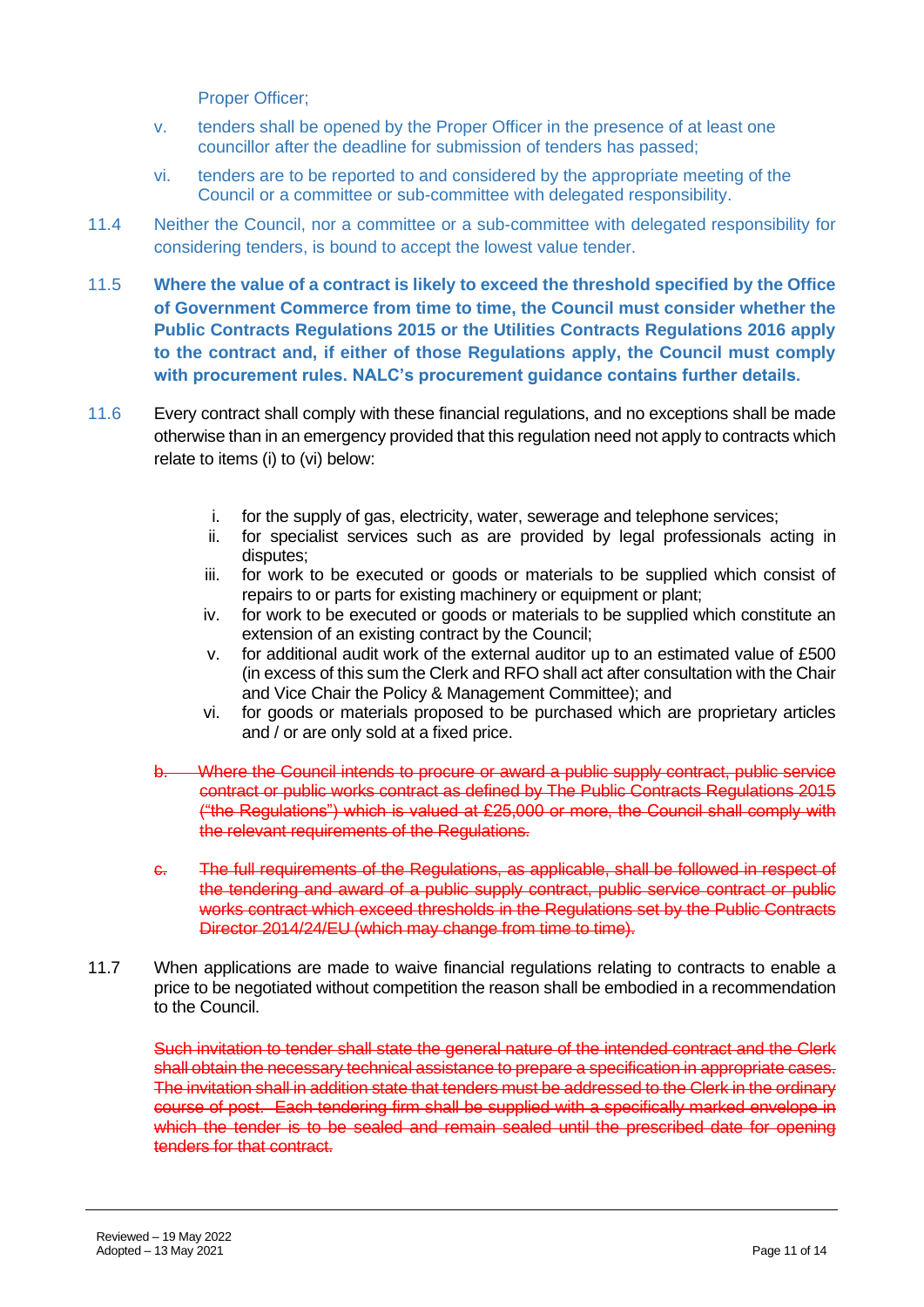- d. All sealed tenders shall be opened at the same time on the prescribed date by the Clerk in the presence of at least one member of the Council.
- 11.8 If fewer than three tenders are received for contracts above £25,000 or if all the tenders are identical the Council may make such arrangements as it thinks fit for procuring the goods or materials or executing the works.
- 11.9 Any invitation to tender issued under this regulation shall be subject to Standing Order 442 141 and shall refer to the terms of the Bribery Act 2010.
- 11.10 When it is to enter into a contract of between £5,000 and £25,000 in value for the supply of goods or materials or for the execution of works or specialist services other than such goods, materials, works or specialist services as are excepted as set out in paragraph  $(a)$ 11.6 the Clerk or RFO shall obtain 3 quotations or estimates (price descriptions of the proposed supply). Otherwise, Regulation 10(3) above shall apply.

The Council shall not be obliged to accept the lowest or any tender, quote or estimate.

11.11 Should it occur that the Council, or duly delegated committee, does not accept any tender, quote or estimate, the work is not allocated and the Council requires further pricing, provided that the specification does not change, no person shall be permitted to submit a later tender, estimate or quote who was present when the original decision making process was being undertaken.

The European Union Procurement Directive shall apply and the terms of the Public Contracts Regulations 2006 and the Utilities Contracts Regulations 2006 including thresholds shall be followed.

## **12. STORES AND EQUIPMENT**

- 12.1. The officer in charge of each section shall be responsible for the care and custody of stores and equipment in that section.
- 12.2. Delivery notes shall be obtained in respect of all goods received into the store or otherwise delivered and goods must be checked as to order and quality at the time of delivery.
- 12.3. Stocks shall be kept at the minimum levels consistent with operational requirements.
- 12.4. The RFO shall be responsible for periodic checks of stocks and stores at least annually.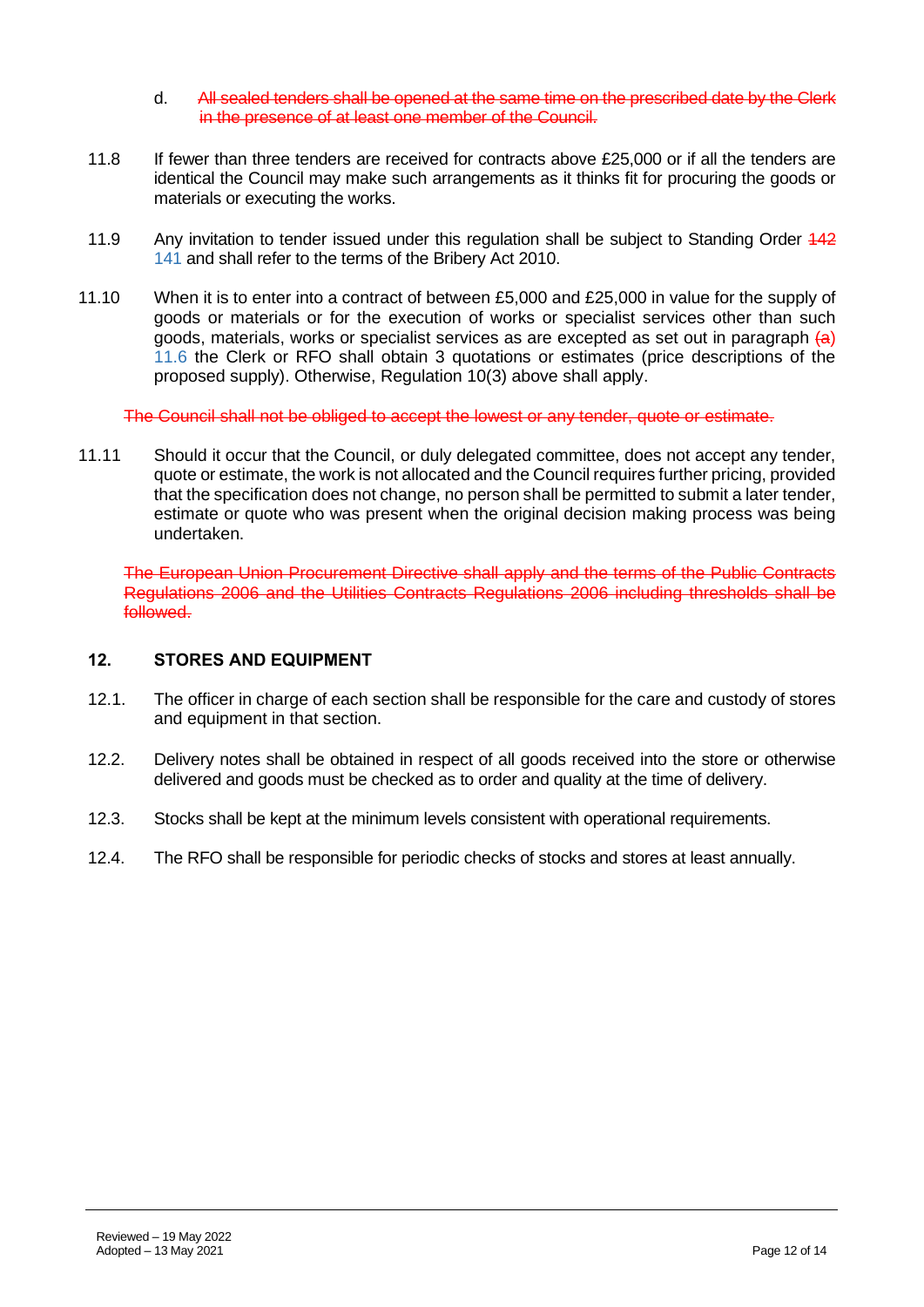#### **13. PAYMENTS UNDER CONTRACTS FOR BUILDING OR OTHER CONSTRUCTION WORKS**

- 13.1. Payments on account of the contract sum shall be made within the time specified in the contract by the RFO upon authorised certificates of the architect or other consultants engaged to supervise the contract (subject to any percentage withholding as may be agreed in the particular contract).
- 13.2. Where contracts provide for payment by instalments the RFO shall maintain a record of all such payments. In any case where it is estimated that the total cost of work carried out under a contract, excluding agreed variations, will exceed the contract sum of 5% or more a report shall be submitted to the Council.
- 13.3. Any variation to a contract or addition to or omission from a contract must be approved by the Council and Clerk to the contractor in writing, the Council being informed where the final cost is likely to exceed the financial provision.

#### **14. ASSETS, PROPERTIES AND ESTATES**

- 14.1. The Clerk shall make appropriate arrangements for the custody of all title deeds and Land Registry Certificates of properties held by the Council. The RFO shall ensure a record is maintained of all properties held by the Council, recording the location, extent, plan, reference, purchase details, nature of the interest, tenancies granted, rents payable and purpose for which held in accordance with Accounts and Audit Regulations.
- 14.2. No tangible moveable property shall be purchased or otherwise acquired, sold, leased or otherwise disposed of, without the authority of the Council, together with any other consents required by law, save where the estimated value of any one item of tangible movable property does not exceed £2,000.
- 14.3. No real property (interests in land) shall be sold, leased or otherwise disposed of without the authority of the Council, together with any other consents required by law, In each case a report in writing shall be provided to Council in respect of valuation and surveyed condition of the property (including matters such as planning permissions and covenants) together with a proper business case (including an adequate level of consultation with the electorate).
- 14.4. No real property (interests in land) shall be purchased or acquired without the authority of the Full Council. In each case a report in writing shall be provided to Council in respect of valuation and surveyed condition of the property (including matters such as planning permissions and covenants) together with a proper business case (including an adequate level of consultation with the electorate).
- 14.5. Subject only to the limit set in Reg. 14.2 above, no tangible moveable property shall be purchased or acquired without the authority of the full Council. In each case a report in writing shall be provided to Council with a full business case.
- 14.6. The RFO shall ensure that an appropriate and accurate Register of Assets and Investments is kept up to date. The continued existence of tangible assets shown in the Register shall be verified at least annually, possibly in conjunction with a health and safety inspection of assets.